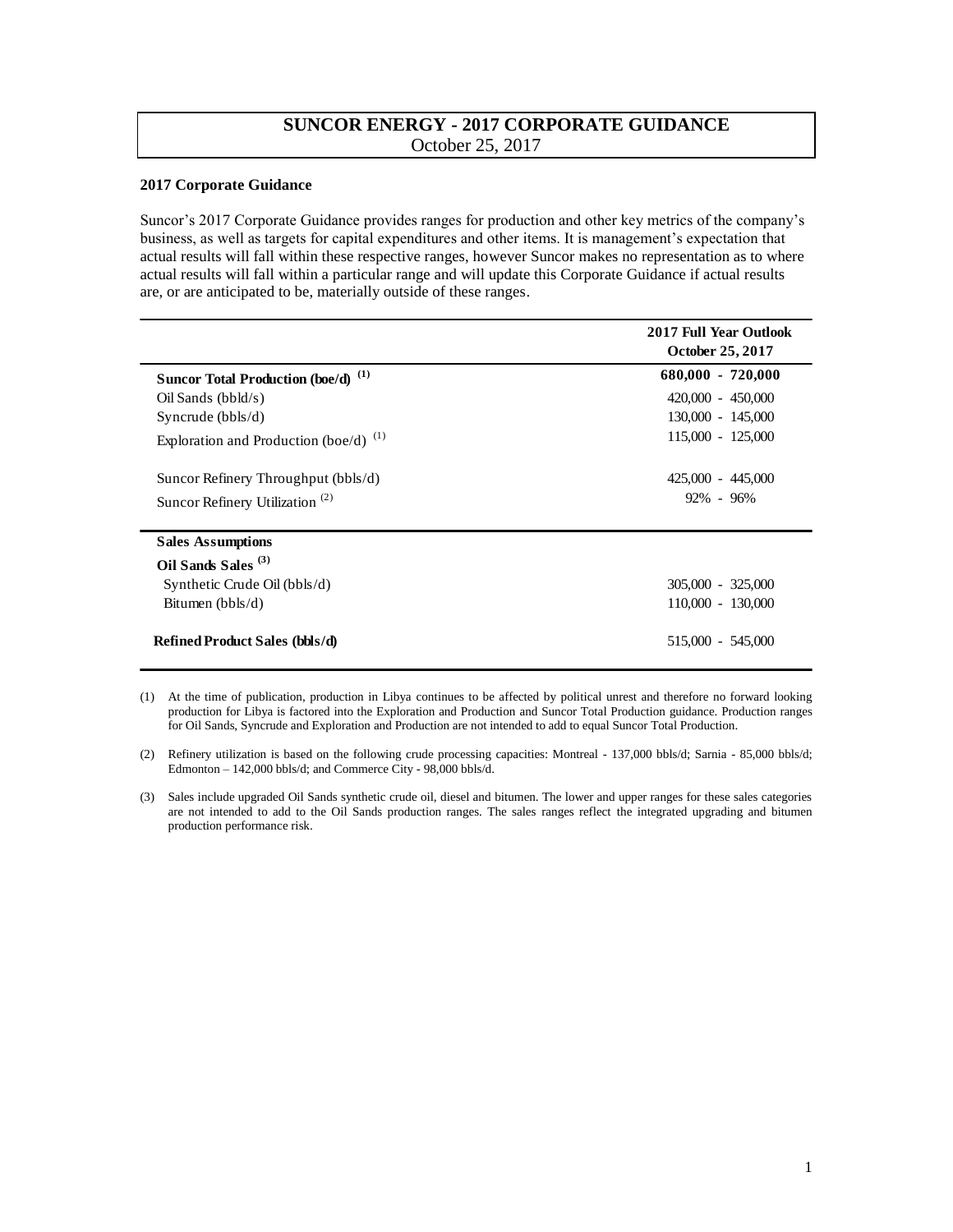## **Capital Expenditures (C\$ millions) (1)**

| Capital Expenditures $(C\$ millions) <sup>(1)</sup> |                        |                  |
|-----------------------------------------------------|------------------------|------------------|
|                                                     | 2017 Full Year Outlook | % Growth         |
|                                                     | October 25, 2017       | Capital $^{(2)}$ |
| Upstream                                            | $4,735 - 4,875$        | 60%              |
| Downstream                                          | $625 - 675$            | 0%               |
| Corporate                                           | $40 - 50$              | 0%               |
| <b>Total</b>                                        | $5,400 - 5,600$        | 50%              |
|                                                     |                        |                  |

|                                                                   | 2017 Full Year Outlook |  |
|-------------------------------------------------------------------|------------------------|--|
|                                                                   | October 25, 2017       |  |
| <b>Other Information</b>                                          |                        |  |
| Oil Sands Operations Cash Operating Costs (\$/bbl) <sup>(3)</sup> | $-$ \$26.00<br>\$23.00 |  |
| Syncrude Cash Operating Costs (\$/bbl) <sup>(4)</sup>             | $$42.00$ - \$45.00     |  |
| Current Income Taxes ( $CS$ millions) <sup>(5)</sup>              | $$900 - $1,000$        |  |
| Canadian Tax Rate (effective)                                     | 27% - 28%              |  |
| US Tax Rate (effective)                                           | 32% - 34%              |  |
| UK Tax Rate (effective)                                           | 35% - 40%              |  |
| Average Corporate Interest Rate                                   | $5\% - 6\%$            |  |
| Oil Sands Crown Royalties <sup>(6)</sup>                          | $1\% - 3\%$            |  |
| Syncrude Crown Royalties <sup>(6)</sup>                           | $3\% - 6\%$            |  |
| East Coast Canada Royalties <sup>(6)</sup>                        | $17\% - 21\%$          |  |
| <b>Business Environment</b>                                       |                        |  |
| Oil Prices - Brent, Sullom Voe (\$US/bbl)                         | \$53.00                |  |
| WTI, Cushing (\$US/bbl)                                           | \$50.00                |  |
| WCS, Hardisty (\$US/bbl)                                          | \$38.00                |  |
| Refining Margin - NY Harbor 3-2-1 crack (\$US/bbl)                | \$17.50                |  |
| Natural Gas Price - AECO - C Spot (\$CAD/GJ)                      | \$2.50                 |  |
| Exchange Rate (CADUSD)                                            | 0.77                   |  |

(1) Capital expenditures exclude capitalized interest of approximately \$750 million.

- (2) Balance of capital expenditures represents sustaining capital. For definitions of growth and sustaining capital expenditures, see the Capital Investment Update section of Suncor's Management Discussion and Analysis dated October 25, 2017 (the "MD&A").
- (3) Oil Sands operations cash operating costs, which exclude Syncrude, are based on the following assumptions: production volumes, sales mix, and average natural gas prices as described in the tables above. Oil Sands operations cash operating costs per barrel is a non-GAAP financial measure. For more information on Oil Sands operations cash operating costs per barrel, see the Cash Operating Costs section in the Segment Results and Analysis section of the MD&A. See also the Non-GAAP Financial Measures Advisory section of the MD&A. Both sections are incorporated by reference herein.
- (4) Syncrude cash operating costs are based on the following assumptions: production volumes, sales mix, and average natural gas prices as described in the tables above. Users are cautioned that the Syncrude cash operating costs per barrel measure may not be fully comparable to similar information calculated by other entities (including Suncor's Oil Sands operations cash operating costs per barrel, which excludes Syncrude) due to differing operations. For more information on Syncrude cash operating costs per barrel, see the Cash Operating Costs section in the Segment Results and Analysis section of the MD&A. See also the Non-GAAP Financial Measures Advisory section of the MD&A. Both sections are incorporated by reference herein.

----------------------------------------------------------------------------------------------------------------------------- ---

- (5) Current income taxes exclude approximately \$130 million of current tax on dispositions.
- (6) Reflected as a percentage of gross revenue.